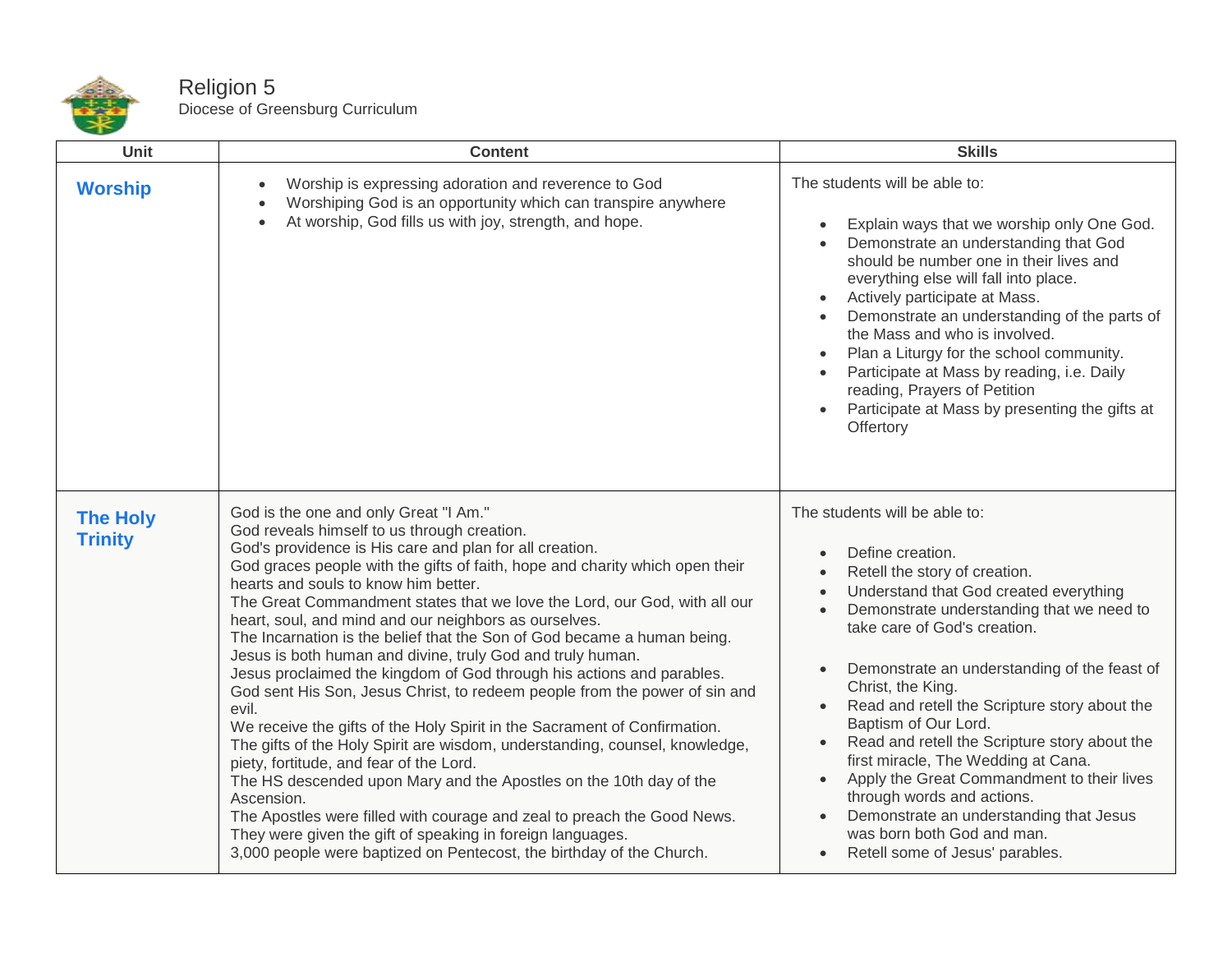| Unit          | <b>Content</b>                                                                                                                                                                                                                                                                                                                                                                                                                                             | <b>Skills</b>                                                                                                                                                                                                                                                                                                                                                                                                                                                                                                                                                                                                                                                                                                                                                                                                                                                                                 |
|---------------|------------------------------------------------------------------------------------------------------------------------------------------------------------------------------------------------------------------------------------------------------------------------------------------------------------------------------------------------------------------------------------------------------------------------------------------------------------|-----------------------------------------------------------------------------------------------------------------------------------------------------------------------------------------------------------------------------------------------------------------------------------------------------------------------------------------------------------------------------------------------------------------------------------------------------------------------------------------------------------------------------------------------------------------------------------------------------------------------------------------------------------------------------------------------------------------------------------------------------------------------------------------------------------------------------------------------------------------------------------------------|
|               | Fire and the dove are symbols of the HS.<br>The HS, the Third Divine Person of the Blessed Trinity, is the love between<br>the Father and the Son.<br>HS fills our souls at Baptism and pours out his gifts at Confirmation. We are<br>temples of the Holy Spirit.<br>The HS has many titles: Spirit of Truth, Counselor, Comforter, and Sanctifier.                                                                                                       | Relate how Jesus came to redeem all of us.<br>$\bullet$<br>Identify the Holy Trinity.<br>$\bullet$<br>Learn how to make God a part of their lives<br>through prayer and reading the Bible.<br>Discuss some of the signs God has given us<br>in Bible stories (The burning bush).<br>Realize they are a part of his kingdom and<br>$\bullet$<br>need to spread the 'Good News'.<br>Demonstrate an understanding of right from<br>$\bullet$<br>wrong through decision making and choices.<br>Memorize and recite the Ten<br>Commandments.                                                                                                                                                                                                                                                                                                                                                       |
| <b>Prayer</b> | The Sign of the Cross<br>$\bullet$<br>The Guardian Angel Prayer<br>The Lord's Prayer<br>$\bullet$<br>The five forms of prayer revealed in Scripture: adoration, petition,<br>$\bullet$<br>intercession, thanksgiving, and praise<br>Hail Mary<br>$\bullet$<br>Glory Be<br>$\bullet$<br>Act of Contrition<br><b>Apostles Creed</b><br><b>Communal Prayer</b><br><b>Personal Prayer</b><br>Meditation<br>The Rosary<br>Diocese of Greensburg Vocation Prayer | The students will be able to:<br>Memorize the prayers they need to learn in<br>$\bullet$<br>fifth grade.<br>Explain the five forms of prayer.<br>Write their own prayers to God.<br>$\bullet$<br>Recite the rosary especially during the<br>$\bullet$<br>months of October and May.<br>Demonstrate an understanding of the need to<br>pray for and honor loved ones and those who<br>have died. Including an understanding of<br>Catholic funeral practices.<br>Demonstrate an understanding of<br>$\bullet$<br>intercessory prayer.<br>Demonstrate an understanding of praise,<br>thanksgiving, petition, and reconciliation as<br>reasons for praying.<br>Prepare and carry out prayer services.<br>Pray using Scripture.<br>Demonstrate an understanding for the reason<br>Catholics pray for public intentions during the<br>Mass.<br>Participate in an Advent Wreath Prayer<br>Services. |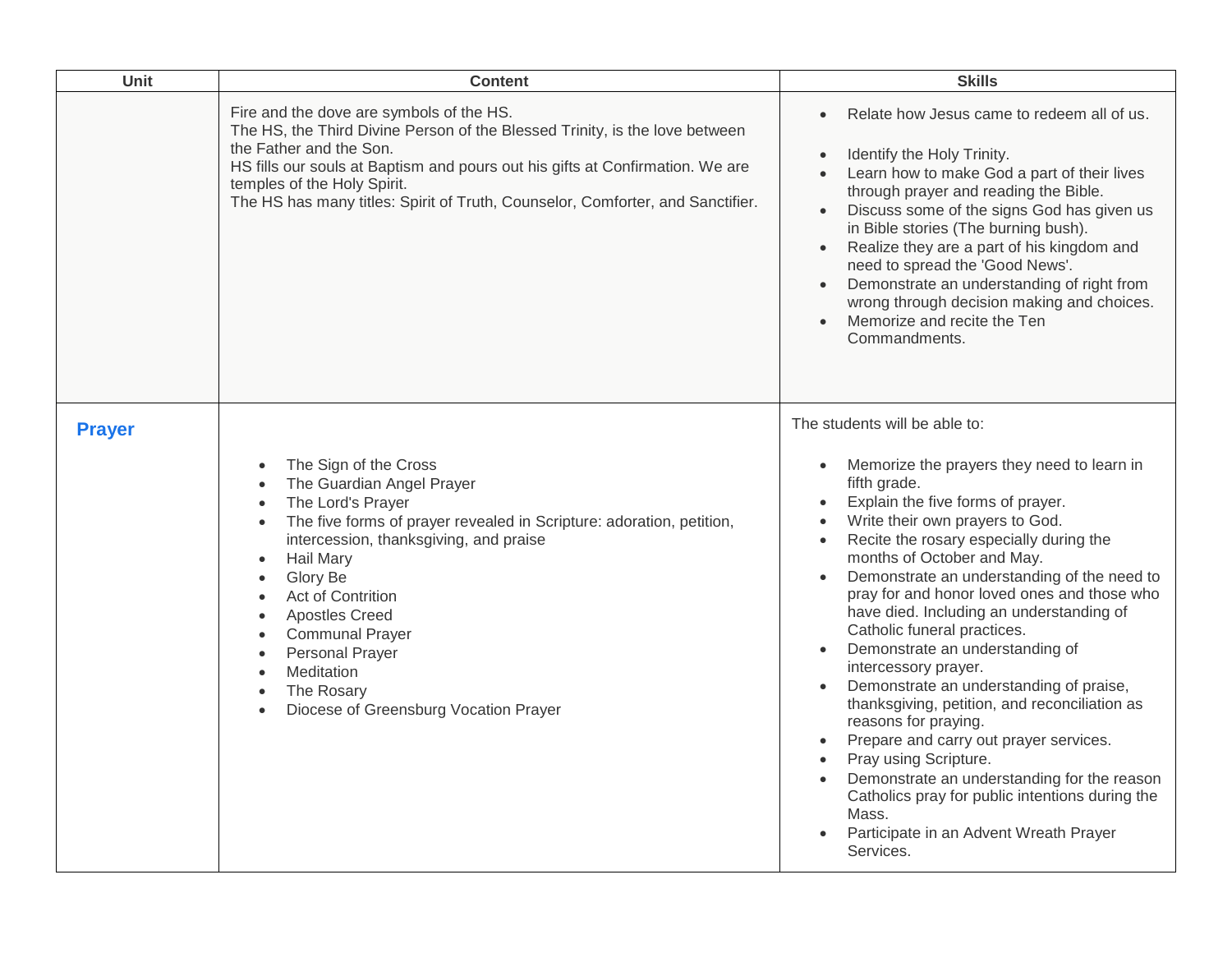| <b>Unit</b><br><b>Content</b>                                                                                                                                                                                                                                                                                                                                                                                                                                                                                                                                   | <b>Skills</b>                                                                                                                                                                                                                                                                                                                                                                                                                                                                                                                                                                                                                                                                                                                                                                                                                                                                                                                                                                                                                                                                                                                                                                                                                                          |
|-----------------------------------------------------------------------------------------------------------------------------------------------------------------------------------------------------------------------------------------------------------------------------------------------------------------------------------------------------------------------------------------------------------------------------------------------------------------------------------------------------------------------------------------------------------------|--------------------------------------------------------------------------------------------------------------------------------------------------------------------------------------------------------------------------------------------------------------------------------------------------------------------------------------------------------------------------------------------------------------------------------------------------------------------------------------------------------------------------------------------------------------------------------------------------------------------------------------------------------------------------------------------------------------------------------------------------------------------------------------------------------------------------------------------------------------------------------------------------------------------------------------------------------------------------------------------------------------------------------------------------------------------------------------------------------------------------------------------------------------------------------------------------------------------------------------------------------|
|                                                                                                                                                                                                                                                                                                                                                                                                                                                                                                                                                                 | Participate in a Penance Services during<br>Advent and Lent.                                                                                                                                                                                                                                                                                                                                                                                                                                                                                                                                                                                                                                                                                                                                                                                                                                                                                                                                                                                                                                                                                                                                                                                           |
| The Bible is the Word of God written in human words.<br><b>Scripture</b><br>Christians are called by Jesus to be the Light of the World.<br>The Scripture stories surrounding the Good Shepherd.<br>The Scripture stories surrounding the Annunciation.<br>The Scripture stories surrounding the birth of Christ, the arrival of the<br>Magi, and the Baptism of the Lord.<br>The Scripture stories surrounding the events of Lent and the Easter<br>Triduum.<br>The Scripture stories surrounding the Ascension.<br>The Scripture story surrounding Pentecost. | The students will be able to:<br>Relate and retell stories in the Old Testament<br>(Hebrew Testament) and the New Testament.<br>Show by example how they can be followers<br>$\bullet$<br>of Jesus, the Light of the World and the Good<br>Shepherd.<br>Demonstrate an understanding and knowing<br>that Jesus is always willing to find us when<br>we stray and bring us back into His loving<br>arms<br>Read about how the Angel Gabriel appeared<br>to Mary.<br>Relate stories about the early life of Jesus<br>and the beginning of His ministry.<br>Explain that Jesus spent forty days in the<br>desert and was tempted by the devil.<br>Demonstrate an understanding of Holy<br>$\bullet$<br>Thursday, Good Friday, and Holy Saturday.<br>Demonstrate an understanding of what<br>Easter truly means to us.<br>Demonstrate an understanding and knowing<br>that Jesus is always willing to find us when<br>we stray and bring us back into His loving<br>arms.<br>Demonstrate an understanding of the<br>Ascension - that Jesus rose up into heaven,<br>to sit at the right hand of God.<br>Explain that Jesus kept His promise and sent<br>the Holy Spirit to guide His disciples.<br>Explain that Pentecost is the birthday of the<br>Church. |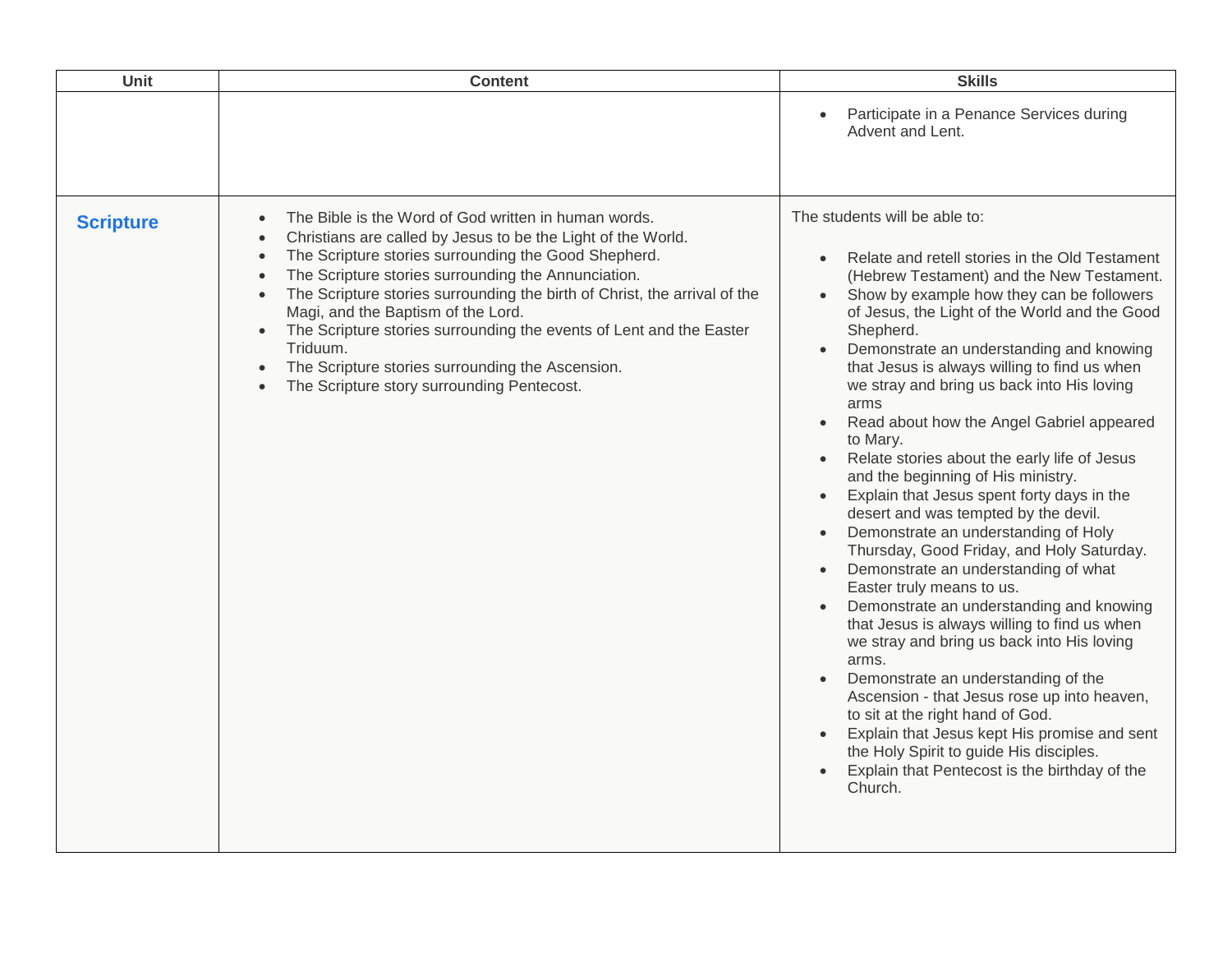| Unit              | <b>Content</b>                                                                                                                                                                                                                                                                                                                                                                                                                                                                                                                                                                                                                                                                                                                                                                                                                                                                     | <b>Skills</b>                                                                                                                                                                                                                                                                                                                                                                                                                                                                                                                                                                                                                                                                                                  |
|-------------------|------------------------------------------------------------------------------------------------------------------------------------------------------------------------------------------------------------------------------------------------------------------------------------------------------------------------------------------------------------------------------------------------------------------------------------------------------------------------------------------------------------------------------------------------------------------------------------------------------------------------------------------------------------------------------------------------------------------------------------------------------------------------------------------------------------------------------------------------------------------------------------|----------------------------------------------------------------------------------------------------------------------------------------------------------------------------------------------------------------------------------------------------------------------------------------------------------------------------------------------------------------------------------------------------------------------------------------------------------------------------------------------------------------------------------------------------------------------------------------------------------------------------------------------------------------------------------------------------------------|
| <b>Sacraments</b> | Through the signs and symbolic actions of the Sacraments, God's life<br>$\bullet$<br>becomes truly present in our lives.<br>Through the Sacraments, Christ unites His followers to His Passion,<br>$\bullet$<br>Death, Resurrection, and Ascension.<br>The Sacraments of Christian Initiation are Baptism, Confirmation, and<br>$\bullet$<br>Eucharist.<br>The Sacraments of Healing are Penance/Reconciliation and<br>Anointing of the Sick.<br>The Sacraments at the Communion of Service are Matrimony and<br>Holy Orders.<br>The process of becoming Catholic is called the Rite of Christian<br>$\bullet$<br>Initiation of Adults.                                                                                                                                                                                                                                            | The students will be able to:<br>Name the sacraments and tell how God<br>becomes a part of their lives when they<br>receive these sacraments.<br>Define the Pascal Mystery.<br>Identify the Sacraments of Initiation and how<br>they affect their lives.<br>Identify the steps for the Sacrament of<br>Reconciliation.<br>Demonstrate an understanding of the need to<br>do the penance the priest has assigned to<br>them.<br>Discuss the interrelationship between the<br>well-being of an individual and the imposition<br>of the sacrament of Anointing of the Sick.<br>Discuss the meaning of a vocation and the<br>effects it has on one's life.<br>Demonstrate an understanding of the RCIA<br>program. |
| <b>Church</b>     | As members of the Church, we are all united in living out the mission<br>$\bullet$<br>of Christ.<br>The Church is expressed in the images of the Body of Christ and the<br>People of God.<br>As People of God, we respect the liturgical objects located in the<br>Church.<br>The Apostles proclaimed the Good News and cooperated with God's<br>$\bullet$<br>reign.<br>Mary and the Saints provide the Church with models of holiness.<br>$\bullet$<br>Virtue is the habit of doing good. The theological virtues are faith,<br>$\bullet$<br>hope, and love.<br>The cardinal virtues play a central role in helping people lead morally<br>good lives.<br>Religion expresses a relationship with God through beliefs, prayer,<br>and practices.<br>The Resurrection of the Body is the raising of the righteous, who will<br>live forever with the risen Christ, on the last day. | The students will be able to:<br>List ways to spread the 'Good News' of<br>Christ.<br>Know that Jesus is truly present in the Body<br>and Blood of Christ.<br>Explain, that we, the People of God, are the<br>$\bullet$<br>Church.<br>List ways that we can look up to Mary and the<br>Saints for guidance.<br>Explain how they experience faith, hope, and<br>love in their lives.<br>Discuss the difference between good and<br>evil.<br>List ways to follow the Ten Commandments.<br>Explain how to include God in every facade of<br>their lives.                                                                                                                                                          |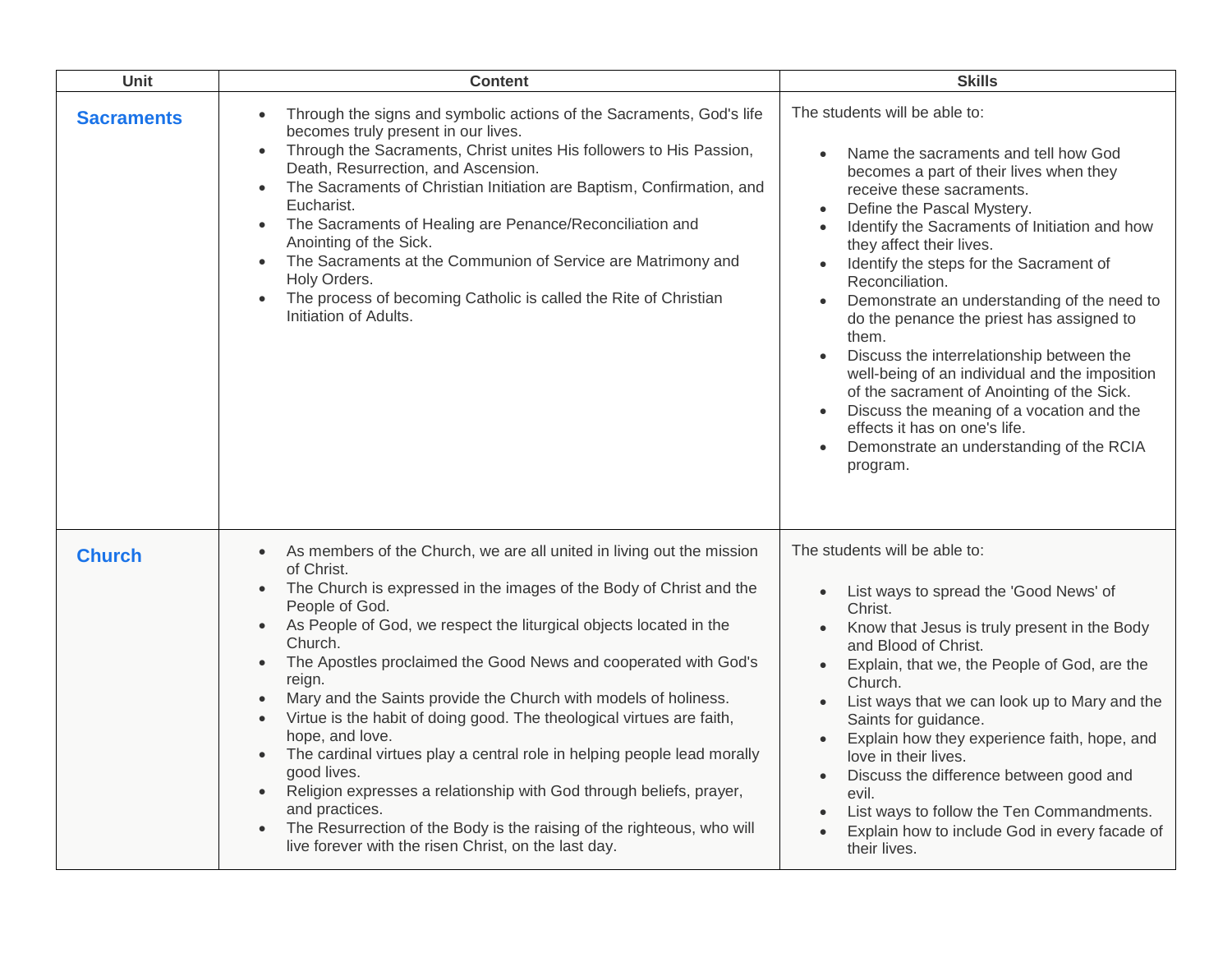| Unit             | <b>Content</b>                                                                                                                                                                                                                                                                                                                                             | <b>Skills</b>                                                                                                                                                                                                                                                                                                                                                                                                                                                                                                          |
|------------------|------------------------------------------------------------------------------------------------------------------------------------------------------------------------------------------------------------------------------------------------------------------------------------------------------------------------------------------------------------|------------------------------------------------------------------------------------------------------------------------------------------------------------------------------------------------------------------------------------------------------------------------------------------------------------------------------------------------------------------------------------------------------------------------------------------------------------------------------------------------------------------------|
|                  | The Church's concept of the Bread of Life discourses.                                                                                                                                                                                                                                                                                                      | Relate the fact that Jesus died so that we<br>$\bullet$<br>could have eternal life.<br>Relate that they have a role in the<br>Consecration of the Mass<br>Make the relationship between bread and<br>wine and the Body and Blood of Christ.<br>Demonstrate an understanding of the<br>significance of the Baptismal/Holy Water<br>Font.<br>Explain why we genuflect in church.<br>$\bullet$<br>Explain where the Tabernacle is in the church<br>and what it contains.                                                  |
| <b>Advent</b>    | Advent - four weeks of preparation before the celebration of Jesus'<br>$\bullet$<br>birth.<br>Liturgical color is purple-looking toward welcoming the coming of our<br>King-Jesus<br>Advent begins the Liturgical Year<br>Advent symbols - Advent wreath, Jesse Tree<br>December 8th Immaculate Conception                                                 | The students will be able to:<br>Participate in an Advent wreath Prayer<br>$\bullet$<br>Service<br>Discuss how students are preparing for the<br>$\bullet$<br>coming of Christ.<br>Read scripture stories that lead up to the birth<br>of Jesus<br>Participate in activities that exemplify the<br>Works of Mercy<br>Explain the symbolism of the Advent colors<br>purple and pink<br>Discuss the purpose of celebrating Advent<br>Develop their own plan for Advent and how<br>they prepare spiritually for Christmas |
| <b>Christmas</b> | Christmas - recalling the Nativity of Jesus Christ and his<br>$\bullet$<br>manifestation to the peoples of the world.<br>Liturgical color for Christmas is white because it signifies purity, joy,<br>and peace.<br>The liturgical year begins in late November/early December with<br>Advent, the season in which we anticipate the coming of Christ into | The students will be able to:<br>Refer to the biblical references for the<br>$\bullet$<br><b>Christmas Story</b>                                                                                                                                                                                                                                                                                                                                                                                                       |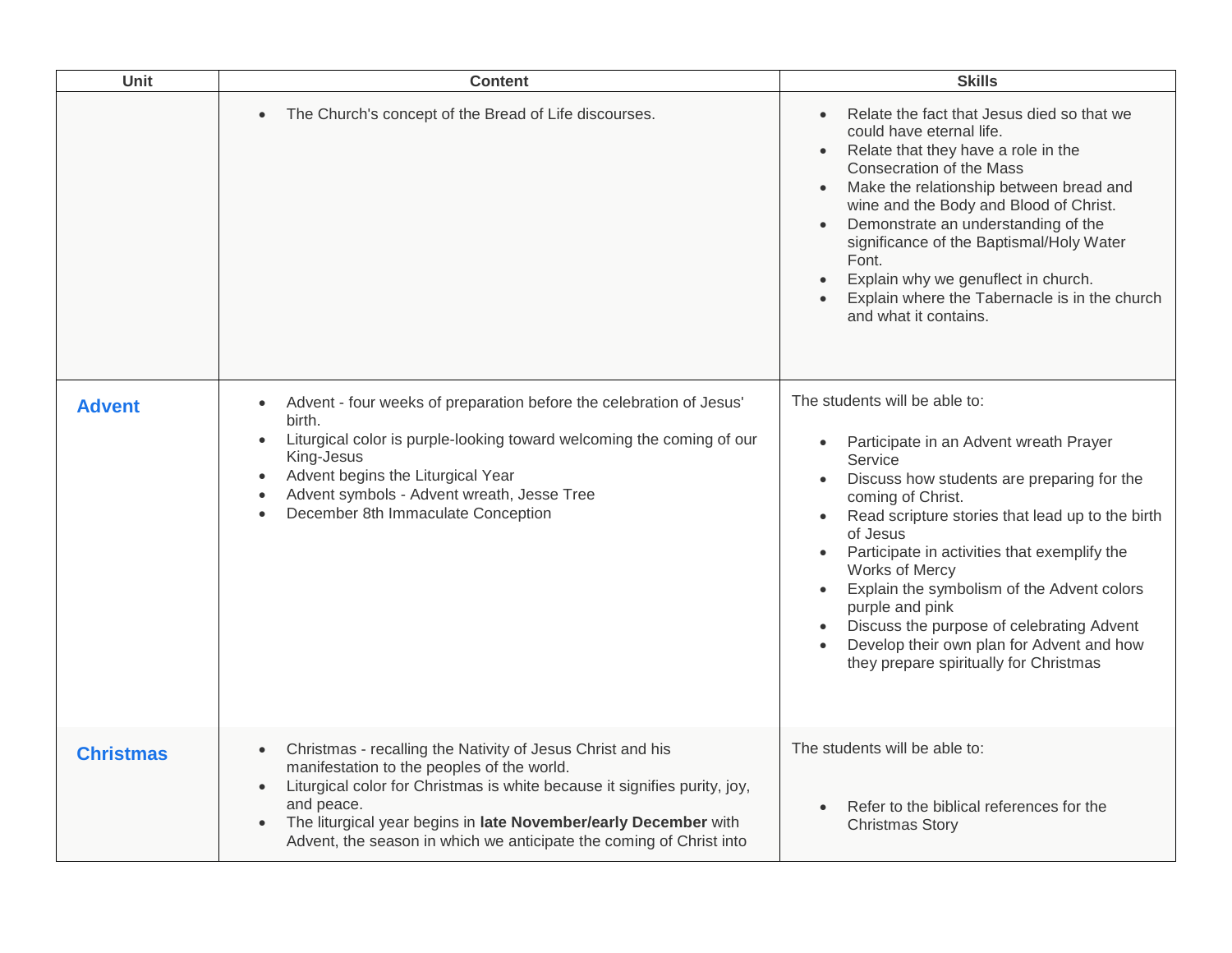| Unit          | <b>Content</b>                                                                                                                                                                                                                                                                                                                                                                                                                                                                                                                                                                                                                       | <b>Skills</b>                                                                                                                                                                                                                                                                                                                                                                                                                                                                                                                                                                                                                                                                         |
|---------------|--------------------------------------------------------------------------------------------------------------------------------------------------------------------------------------------------------------------------------------------------------------------------------------------------------------------------------------------------------------------------------------------------------------------------------------------------------------------------------------------------------------------------------------------------------------------------------------------------------------------------------------|---------------------------------------------------------------------------------------------------------------------------------------------------------------------------------------------------------------------------------------------------------------------------------------------------------------------------------------------------------------------------------------------------------------------------------------------------------------------------------------------------------------------------------------------------------------------------------------------------------------------------------------------------------------------------------------|
|               | the world. Advent begins with the Sunday closest to November 30th<br>(Feast Day of St. Andrew).<br>Epiphany is the 12th day of Christmas which commemorates how a<br>star led The Three Kings to Jesus. They accepted him as their King<br>and Savior. The Feast of the Epiphany reminds us to look for the<br>work of God revealed in our everyday, natural lives.<br>Recall the important events after Jesus' birth- Escape from Egypt,<br>Presentation in the Temple,                                                                                                                                                             | Compare and contrast the stories from the<br>gospels of Mathew, Mark, Luke<br>Discuss different Christmas traditions<br>Demonstrate an understanding of the<br>Epiphany.<br>Demonstrate an understanding that "Jesus is<br>the Reason for the Season"                                                                                                                                                                                                                                                                                                                                                                                                                                 |
| Lent          | which signifies Lent - a 40-day period preceding Easter that is<br>$\bullet$<br>devoted to fasting, abstinence, and penitence.<br>Liturgical color is purple which signifies penance and sacrifice.<br>$\bullet$<br>Lent begins on Ash Wednesday and ends with Holy Thursday<br>Following Jesus on his Journey as "Fisher of men," Teacher,<br>Shepherd, Healer, and Son of God<br>Passion of our Lord, Jesus Christ- Sacred Paschal Triduum - the<br>holiest "Three Days" of the Church's year, where the Christian people<br>recall the suffering, death, and resurrection of Jesus. (Holy Thursday,<br>Good Friday, Easter Vigil) | The students will be able to:<br>Explain the significance of receiving ashes<br>Give example of how they can give alms, fast,<br>and pray during Lent.<br>Participate in the the sacrament of<br>$\bullet$<br>Reconciliation during Lent<br>Participate in a Stations of the Cross service.<br>Become familiar with Jesus' followers and<br>$\bullet$<br>their role in his journey to our salvation<br>Examine Parables to live by during the<br>$\bullet$<br>Lenten Season<br>Read the Scripture stories surrounding the<br>$\bullet$<br>events of Lent and the Triduum<br>Compare and contrast the Gospels of Jesus'<br>entrance into Jerusalem, Last Supper, and<br>his final days |
| <b>Easter</b> | White is the Liturgical color which signifies purity, joy, triumph, and glory.<br>Events of the Resurrection.<br>Effects of the Great Mystery of Christ's Resurrection.<br>Celebrating the Sacraments of Initiation, (Baptism, Eucharist, and<br>Confirmation)<br>Apostles were given the power to forgive sins, so that all people may know<br>and experience God's love and mercy.<br>Jesus made Peter the first Pope, the visible head of the Church.<br>Ascension of Jesus occurred 40 days after Resurrection.                                                                                                                  | The students will be able to:<br>Recognize Jesus' life as proclaimed in the<br>$\bullet$<br>Mass.<br>Cultivate a deeper love and understanding for<br>the Eucharist<br>Prepare their own witness testimony to Jesus<br>to share the Good News with others                                                                                                                                                                                                                                                                                                                                                                                                                             |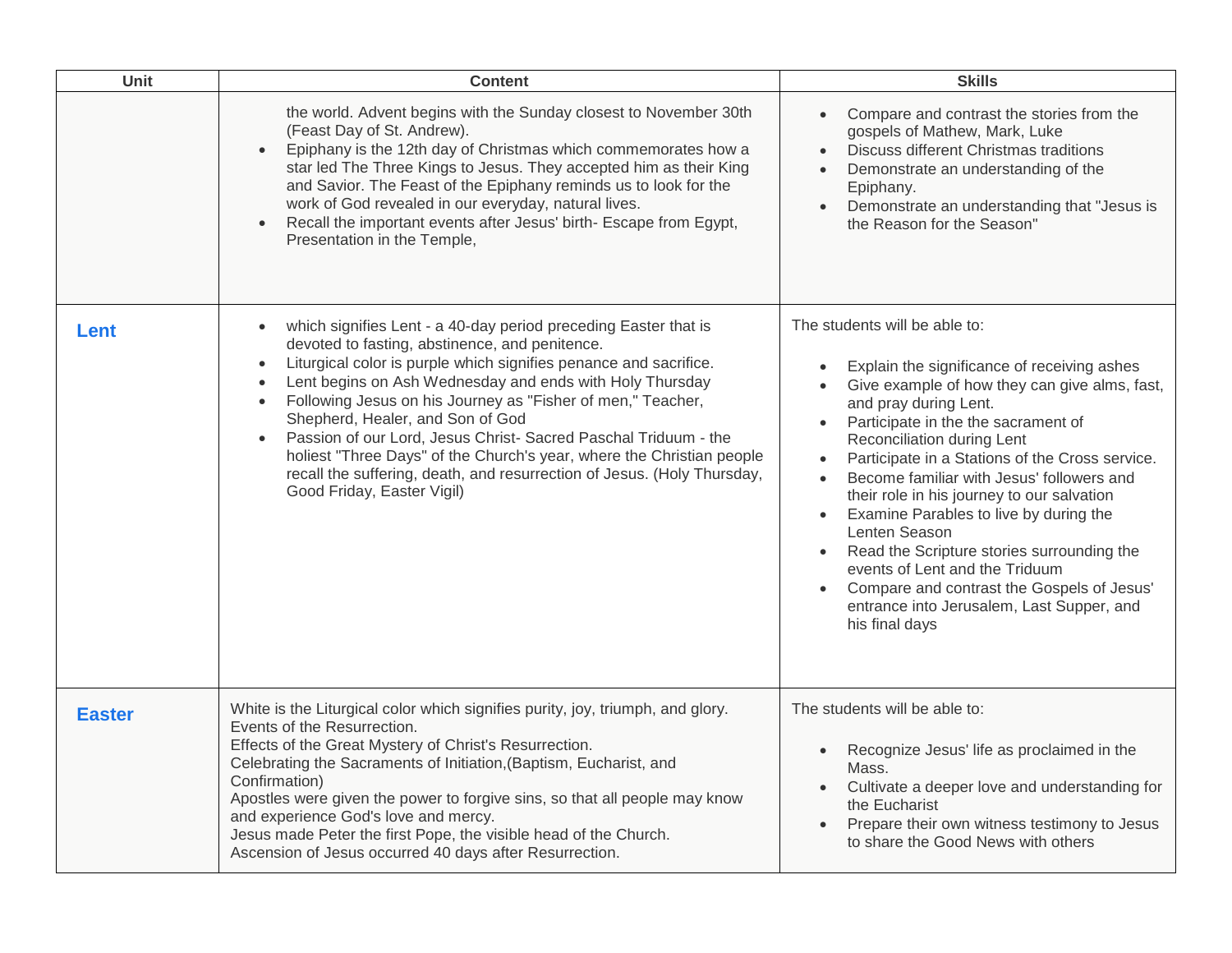| Unit                                     | <b>Content</b>                                                                                                                                                                                                                                                                                                                                                                                                                                                                                                                                                                                                                                                                                                                                                            | <b>Skills</b>                                                                                                                                                                                                                                                                                                                                                                                                                                                                                                                                                                                                                                                                                                                  |
|------------------------------------------|---------------------------------------------------------------------------------------------------------------------------------------------------------------------------------------------------------------------------------------------------------------------------------------------------------------------------------------------------------------------------------------------------------------------------------------------------------------------------------------------------------------------------------------------------------------------------------------------------------------------------------------------------------------------------------------------------------------------------------------------------------------------------|--------------------------------------------------------------------------------------------------------------------------------------------------------------------------------------------------------------------------------------------------------------------------------------------------------------------------------------------------------------------------------------------------------------------------------------------------------------------------------------------------------------------------------------------------------------------------------------------------------------------------------------------------------------------------------------------------------------------------------|
|                                          | Jesus will come again in glory to judge the living and the dead.<br>Spiritual and Corporal Works of Mercy-These are charitable actions by which<br>we come to aid our neighbors-spiritual and bodily necessities<br>Events of the Pentecost- Red is the color of Pentecost which reminds us of<br>the tongues of fire that descended upon those present. Red also is used<br>during Palm Sunday and during Holy Week to recall the blood of Jesus'<br>sacrifice.<br>The Holy Spirit is Spirit of Truth, Counselor, Comforter and Sanctifier<br>Gifts of the Holy Spirit-wisdom, understanding, counsel, fortitude, knowledge,<br>piety, and fear of the Lord<br>Holy Spirit guides us in holiness and protects the Church from error in<br>teachings on faith and morals. | Reflect on and rejoice in the beauty that is the<br>mercy of God<br>Name/Recite the gifts of the Holy Spirit<br>Explain the gifts of the Holy Spirit                                                                                                                                                                                                                                                                                                                                                                                                                                                                                                                                                                           |
| <b>Holy Days of</b><br><b>Obligation</b> | The Solemnity of All Saints' Day - November 1<br>The Solemnity of the Immaculate Conception- December 8<br>The Solemnity of the Nativity of Our Lord, Jesus Christ - December 25<br>The Solemnity of Mary - January 1<br>The Solemnity of the Ascension - Thursday of the sixth week of Easter<br>The Solemnity of the Assumption of the Blessed Virgin Mary - August 15                                                                                                                                                                                                                                                                                                                                                                                                  | The students will be able to:<br>Write about their favorite saint for All Saints'<br>$\bullet$<br>Day.<br>Demonstrate an understanding of the<br>meaning of the feast of the Immaculate<br>Conception.<br>Explain ways to celebrate the true meaning of<br>Christmas.<br>Demonstrate an understanding that Mary is<br>the Mother of God.<br>Explain the significance of the Ascension -<br>that Jesus ascended into heaven.<br>Explain the significance of the Assumption -<br>that Mary was taken up into heaven both<br>body and soul.<br>Participate in school Liturgies.<br>Recite the six Holy Days of Obligation.<br>Explain the meaning of each Holy Day.<br>Retell the Scripture stories surrounding the<br>Ascension. |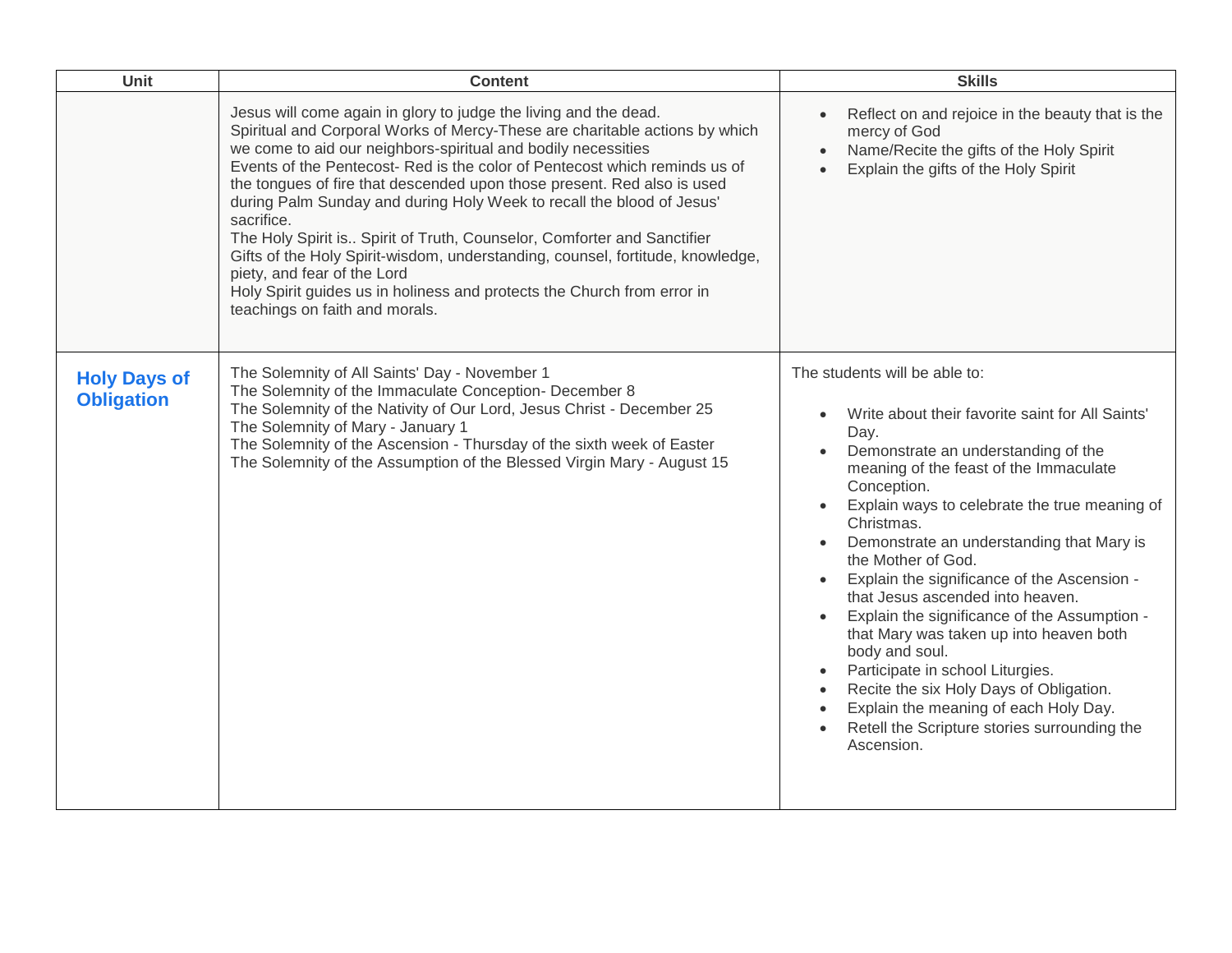| Unit                      | <b>Content</b>                                                                                                                                                                                                                                                                                                                                                                                                                                                                                                                                                                                                                                                                                                                                                                                                                                                                                  | <b>Skills</b>                                                                                                                                                                                                                                                                                                                                                                                                                                                                                                                                                                                                      |
|---------------------------|-------------------------------------------------------------------------------------------------------------------------------------------------------------------------------------------------------------------------------------------------------------------------------------------------------------------------------------------------------------------------------------------------------------------------------------------------------------------------------------------------------------------------------------------------------------------------------------------------------------------------------------------------------------------------------------------------------------------------------------------------------------------------------------------------------------------------------------------------------------------------------------------------|--------------------------------------------------------------------------------------------------------------------------------------------------------------------------------------------------------------------------------------------------------------------------------------------------------------------------------------------------------------------------------------------------------------------------------------------------------------------------------------------------------------------------------------------------------------------------------------------------------------------|
| <b>Liturgical</b><br>Year | Note: Advent, Christmas, Lent and Easter have separate units that are<br>covered at the appropriate times of the year.<br>Liturgical Year - cycle of feasts and seasons celebrating the events of<br>$\bullet$<br>Jesus' life and his presence in the Church<br>Advent, Christmas, Lent, Easter, Ordinary time<br>$\bullet$<br>Ordinary Time - divided into two sections (one span of 4-8 weeks<br>$\bullet$<br>after Christmas Time and another lasting about six months after<br>Easter Time), wherein the faithful consider the fullness of Jesus' life,<br>teachings and works among his people.<br>Liturgical Color for Ordinary time is Green.<br>$\bullet$<br>Ordinary Time ends on the Feast of Christ the King<br>$\bullet$<br>Scriptures and Gospels are on a 3 year cycle:<br>$\bullet$<br>○ Cycle A - Gospel of Matthew<br>Cycle B - Gospel of Mark<br>Cycle C - Gospel of St. Luke | The student will be able to:<br>Identify the seasons of the Liturgical calendar<br>$\bullet$<br>Discuss the different seasons of the church<br>calendar.<br>Identify and discuss the different liturgical<br>$\bullet$<br>colors                                                                                                                                                                                                                                                                                                                                                                                   |
| <b>Saints</b>             | Mary, the Mother of Jesus<br>$\bullet$<br>Celebration of the Feast of the Archangels and Guardian Angels<br>$\bullet$<br>Celebration of the Feast of Saint Francis<br>$\bullet$<br>Saint Nicholas Day celebration<br>$\bullet$<br>The story of Saint Patrick<br>$\bullet$<br>Remembering the feast of Saint Joseph<br>$\bullet$<br>Celebration of the Feast of Mary<br>$\bullet$<br>Saint Blaise<br>$\bullet$<br>Canonization declares that a model Christian is enjoying eternity with<br>$\bullet$<br>God.                                                                                                                                                                                                                                                                                                                                                                                    | The students will be able to:<br>Demonstrate ways to honor Mary and learn<br>$\bullet$<br>about all she did for us when she said "Yes"<br>to God.<br>Pray the rosary and participate in a May<br>Crowning ceremony.<br>Know that they each have a Guardian Angel<br>appointed by God and their are other angels<br>who give us extra protection.<br>Recall some facts about Saint Francis and his<br>love for the animals.<br>Recall facts about Saint Nicholas and how he<br>helped the poor children.<br>Explain how Saint Patrick used the shamrock<br>to explain the Holy Trinity to the people of<br>Ireland. |